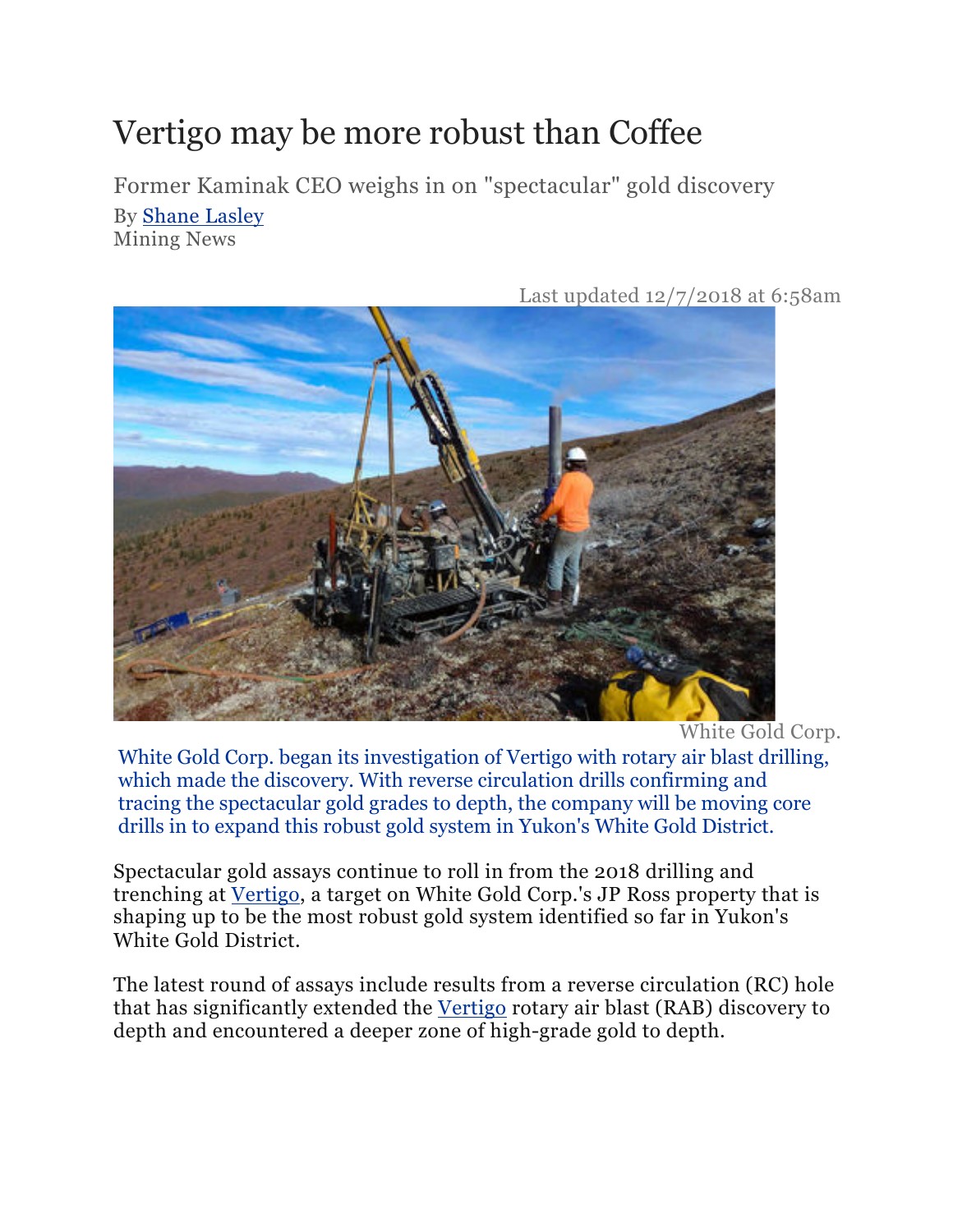This RC hole, JPRVERRC18-013 cut 6.1 meters averaging 18.59 grams per metric ton gold and 188.8 g/t silver from a depth of 24.38 meters, including a 1.52-meter section with 59.5 g/t gold and 439 g/t silver. At 44.2 meters, this hole encountered another 4.57-meter zone averaging 6.82 g/t gold.

This hole was drilled as an extension of JPRVERRAB18-0014, a previously announced RAB hole that cut 24.38 meters averaging 23.44 g/t gold from surface. The overall intercept at this location is 30.46 meters of 22.47 g/t gold from surface.

White Gold Corp. has also received results from three trenches dug to follow up on the near surface, high-grade gold mineralization intersected in JPRVERRAB18-014 andJPRVERRC18-006, a previously reported RC hole that cut 82.3 meters of 3.21 g/t gold from surface.

• JPRVERTR18-001, dug five meters west of JPRVERRAB18-014 and its continuation RC18-013, encountered seven meters averaging 16.94 g/t gold and 67.9 g/t silver;

• JPRVERTR18-002, dug six meters east of Trench 1, encountered five meters of 66.39 g/t gold and 302 g/t silver, plus a second zone of mineralization was intersected 11 meters south that included one meter averaging 50.5 g/t gold and 80.6 g/t silver; and

• JPRVERTR18-003, dug roughly 40 meters southeast of JPRVERTR18-003, encountered eight meters of 20.79 g/t gold and 107.1 g/t silver, plus a second zone nine meters to the south that included two meters averaging 7.05 g/t gold and 48.9 g/t silver.

White Gold Corp. said this trenching has traced the high-grade gold mineralization at Vertigo over 55 meters of strike length which extends to at least 30 meters deep, based on RAB and RC drilling carried out so far. At least 12 mineralized structures have been identified over a 1,500- by 650-meter target area at Vertigo.

"Spectacularly high-grade gold values are consistently being obtained from the Vertigo trend and these trench results confirm our model of strong structural control," said Rob Carpenter, director, White Gold Corp. "We have successfully defined the trend and dip of the gold-bearing zones only a few months after initial discovery. These results provide further understanding of the Vertigo and show that the mineralization is more extensive than previously understood."